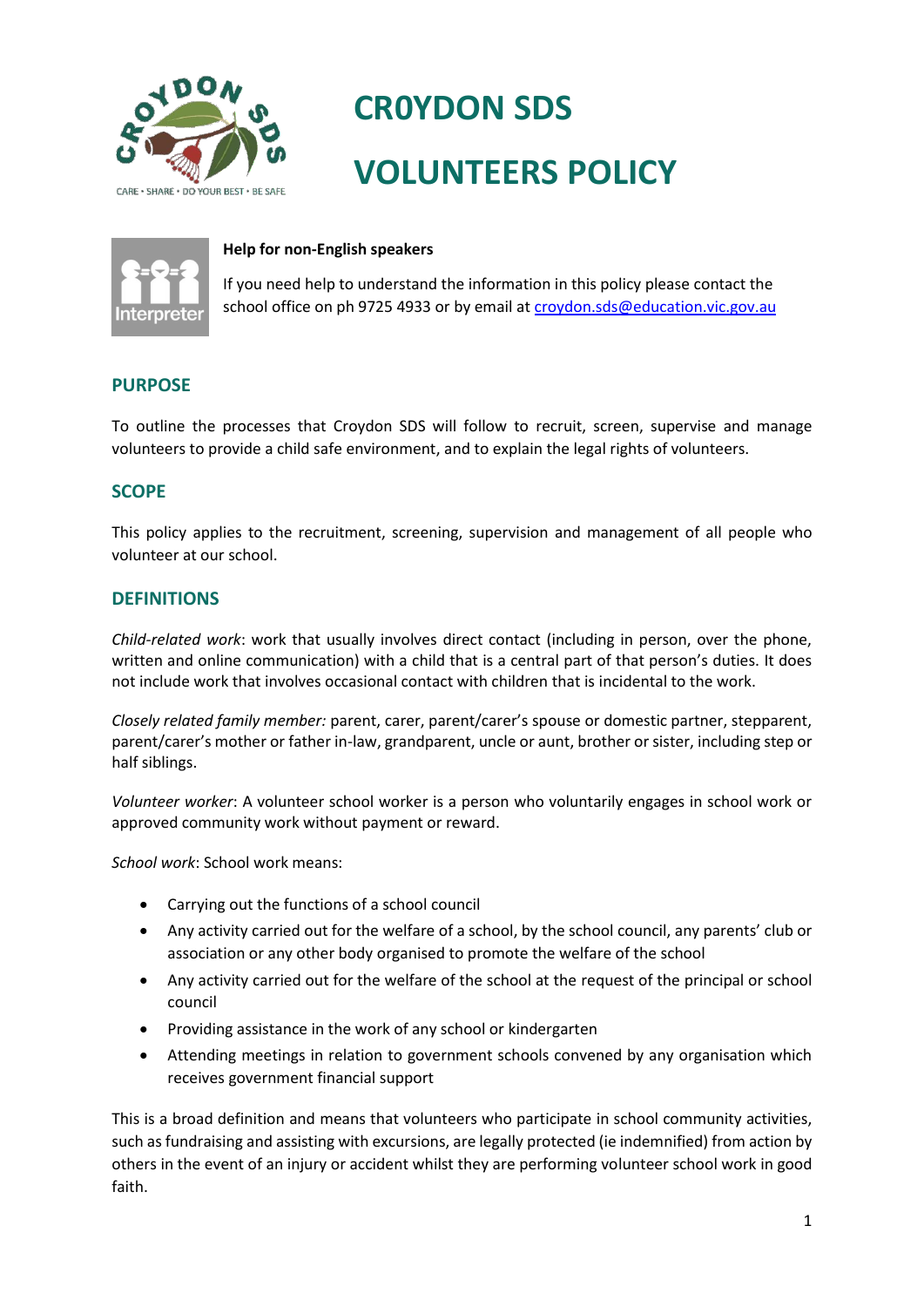# **POLICY**

Croydon SDS is committed to implementing and following practices which protect the safety and wellbeing of children and our staff and volunteers. Croydon SDS also recognises the valuable contribution that volunteers provide to our school community and the work that we do].

The procedures set out below are designed to ensure that Croydon SDS's volunteers are suitable to work with children and are well-placed to make a positive contribution to our school community.

## **Becoming a volunteer**

Members of our school community who would like to volunteer are encouraged to contact the school office on ph 9725 4933 or by email at [croydon.sds@education.vic.gov.au](mailto:croydon.sds@education.vic.gov.au)

#### **COVID-19 vaccination information**

Under the directions issued by the Victorian Chief Health Officer, volunteers attending school to work with students are required to be vaccinated or provide evidence that they are medically excepted. Our school is required to collect, record and hold vaccination information from relevant visitors and volunteers to ensure they meet these requirements.

For Department policy on COVID-19 mandatory vaccinations for visitors, including advice on the type of information that schools are required to collect, record and hold, refer to:

• COVID-19 Vaccinations – [Visitors and Volunteers Working on School Sites](https://www2.education.vic.gov.au/pal/covid-19-vaccinations-visitors-volunteers/policy)

## **Suitability checks including Working with Children Clearances**

#### *Working with students*

Croydon SDS values the many volunteers that assist in our classrooms, with special activity days, and other programs and events. To ensure that we are meeting our legal obligations under the Child Safe Standards, Croydon SDS is required to undertake suitability checks which in most cases will involve asking for evidence of a Working With Children (WWC) Clearance and may also involve undertaking reference, proof of identity and work history involving children checks.

Considering our legal obligations, and our commitment to ensuring that Croydon SDS is a child safe environment, we will require volunteers to obtain a WWC Clearance and produce their valid card to the front office or assistant principal as part of induction process for verification in the following circumstances:

- **Volunteers who are not parent/family members** of any student at the school if they are engaged in child-related work regardless of whether they are being supervised.
- **Parent/family volunteers** who are assisting with any classroom or school activities involving direct contact with children in circumstances where the volunteer's child is **not** participating, or does not ordinarily participate in, the activity.
- **Parent/family volunteers** who assist with excursions (including swimming), camps and similar events, regardless of whether their own child is participating or not.
- **Parent/family volunteers** who regularly assist in school activities, regardless of whether their own child is participating or not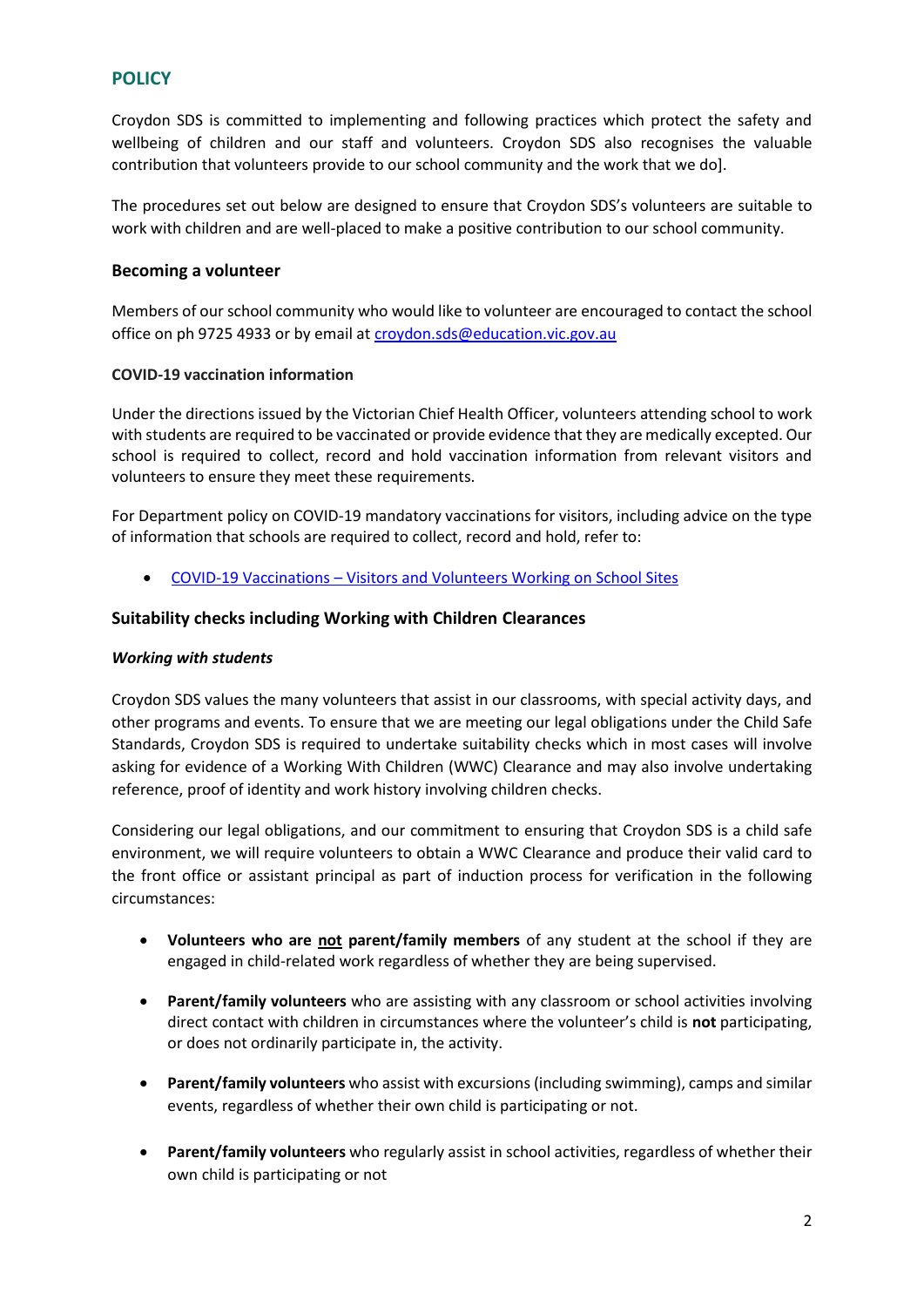In addition, depending on the nature of the volunteer work, our school may ask the volunteer to provide other suitability checks at its discretion (for example, references, work history involving children and/or qualifications). Proof of identity may also be required in some circumstances.

## *Non child-related work*

On some occasions, parents and other members of the school community may volunteer to do work that is not child-related. For example, volunteering on the weekend for gardening, maintenance, working bees, fundraising groups during which children will not be, or would not reasonably be expected to be, present.

Volunteers for this type of work are not required to have WWC Clearances or other suitability checks as they are not engaged in child-related work and children are not generally present during these activities. However, Croydon SDS reserves the right to undertake suitability checks, including requiring proof of identity and WWC Clearance, at its discretion if considered necessary for any particular activities or circumstances.

School council members and volunteers on any sub-committee of School Council will be asked to provide evidence of a valid WWC Clearance. Whilst we acknowledge that these volunteers will not be engaging in child-related work as part of their role, even when there is a student sitting on the School Council, we believe that it is important that our volunteers who are involved in making important decisions about our school which will have an impact on students do have a valid WWC Clearance

## **Management and supervision**

Volunteer workers will be expected to comply with any reasonable direction of the principal (or their nominee). This will include the requirement to follow our school's policies, including, but not limited to our Child Safety Policy, our Child Safety Code of Conduct and our Statement of Values and School Philosophy. Volunteer workers will also be expected to act consistently with Department of Education and Training policies, to the extent that they apply to volunteer workers, including the Department's policies relating to Equal Opportunity and Anti-Discrimination, Sexual Harassment and Workplace Bullying.

The principal has the discretion to make a decision about the ongoing suitability of a volunteer worker and may determine at any time whether or not a person is suitable to volunteer at Croydon SDS.

Croydon SDS will provide any appropriate induction and/or training for all volunteer workers. The principal (or their nominee) will determine what induction and/or training is necessary depending on what type of work the volunteer will be engaged in and will ensure a record is kept of the induction undertaken.

All volunteers will be provided induction in relation to Croydon SDS's child safety practices, including reporting obligations and procedures. Our school has a Child Safety Responding and Reporting Obligations Policy and Procedures which all staff and volunteers should be aware of.

The principal (or their nominee) will determine what supervision, if any, of volunteers is required for the type of work being performed. All volunteers will work under the supervision of a teacher or therapist.

## **Compensation**

*Personal injury*